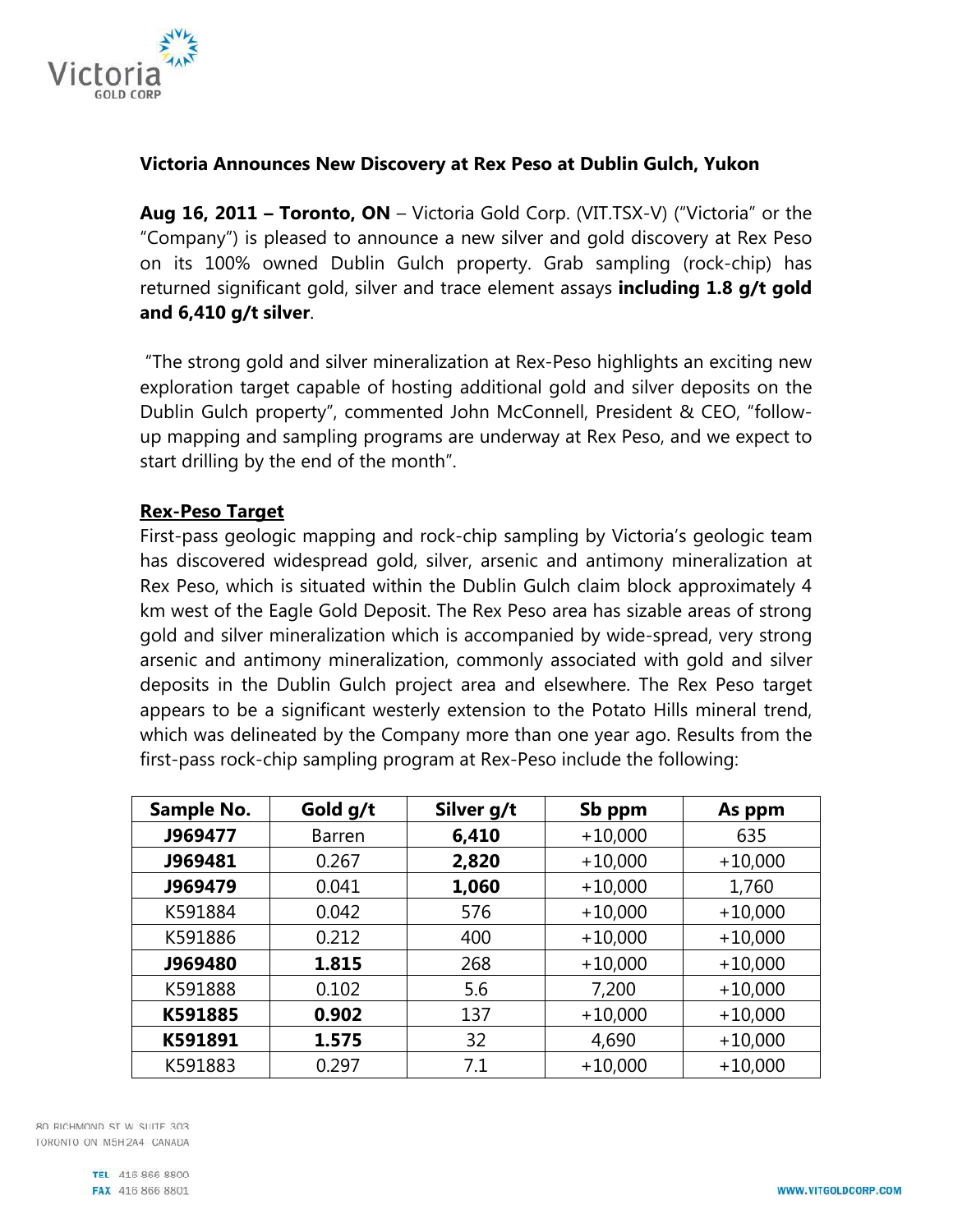

\*the listing above does not include all rock-chip samples taken and is not intended to be representative of the total sampling program or the average grade of the deposit(s).

Additionally, a new geophysical interpretation for Rex-Peso has highlighted the presence of a very large intrusive rock body, as well as a series of faults which correspond very closely to several vein systems mineralized with gold and silver that strongly resemble gold deposits elsewhere in the Dublin Gulch project area. Geologic mapping and chip sample assays has confirmed the presence of this intrusive body.

## **About the Dublin Gulch Project:**

Victoria's 100%-owned Dublin Gulch gold project is situated in central Yukon Territory, Canada, approximately 375 kilometers north of the capital city of Whitehorse, and approximately 40 kilometers from the town of Mayo. The project is accessible by road year-round, and is located within 25 kilometers of Yukon Energy's electrical grid. The Company has constructed a 100 person all-season camp at the project site.

The project covers an area in excess of 400 square kilometers, and is the site of the Company's Eagle Gold Deposit which has been estimated to host a NI 43-101 Compliant Mineral Resource of 222 million tonnes averaging 0.68 grams of gold per tonne, containing 4.8 million ounces of gold, in the "Indicated" category, and a further 77.9 million tonnes averaging 0.60 grams of gold per tonne, containing 1.49 million ounces of gold, in the "Inferred" category. The Company has retained Wardrop Engineering, a Tetra Tech company, to complete a Feasibility Study on the Eagle Gold Deposit.

Gold, silver, and base metal mineralization are present in numerous areas of the Dublin Gulch project, in addition to the Eagle Gold Deposit. Reconnaissance-scale exploration is underway throughout the project area, and core drilling is in progress in the area of the Olive and Shamrock prospects, which are situated within the prospective Potato Hills mineral trend, which was discovered by Victoria during the 2010 exploration season. Overall, the Dublin Gulch project, and its Potato Hills mineral trend are the site of a number of high-priority exploration targets.

## **Quality Control/Quality Assurance and Assaying**

80 RICHMOND ST W SUITE 303 TORONTO ON M5H2A4 CANADA

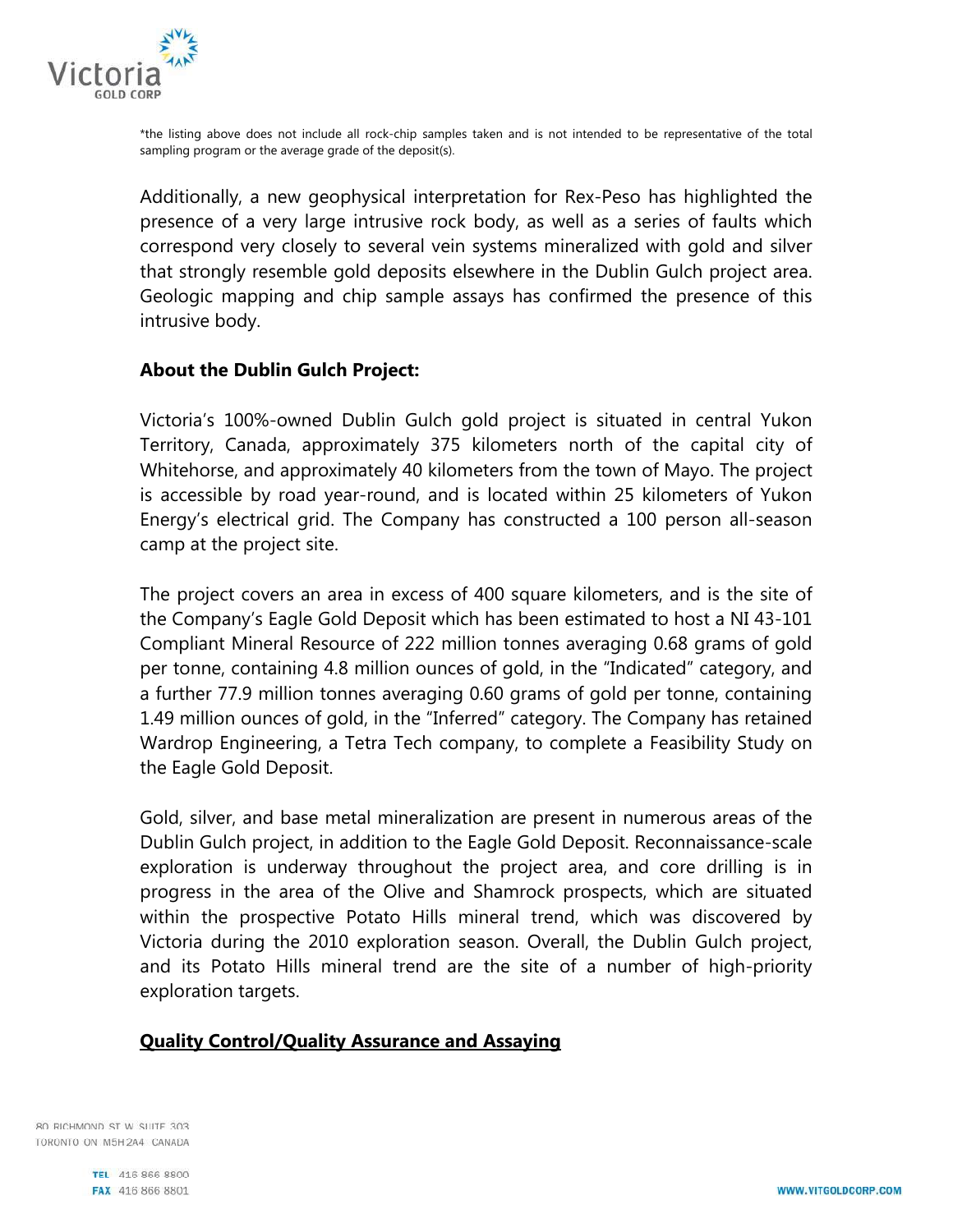

Sample results cited in this press release were obtained from rock chip samples which were collected by Victoria Gold's geologic staff. All samples were delivered to the Whitehorse, Yukon sample preparation facility of ALS Minerals. Analytical determinations were performed by the staff of the North Vancouver, BC laboratory of ALS Minerals.

All samples from the drilling and rock-chip sampling programs were managed in strict compliance with the Company's QA/QC (quality assurance/quality control) program, which has been reviewed and approved by an experienced independent engineering firm.

The technical content of this news release has been reviewed as accurate by Ted Wilton, CPG-7659, Vice President of Exploration of Victoria Gold Corporation, as the Qualified Person.

Cautionary Language and Forward-Looking Statements

This press release includes certain statements that may be deemed "forwardlooking statements". All statements in this discussion, other than statements of historical facts, that address future exploration drilling, exploration activities, anticipated metal production, anticipated dates for the completion of work performed by external consultants, internal rate of return, estimated ore grades, commencement of production estimates and projected exploration and capital expenditures (including costs and other estimates upon which such projections are based) and events or developments that the Company expects, are forward looking statements. Although the Company believes the expectations expressed in such forward looking statements are based on reasonable assumptions, such statements are not guarantees of future performance and actual results or developments may differ materially from those in forward-looking statements. Factors that could cause actual results to differ materially from those in forwardlooking statements include metal prices, exploration successes, continued availability of capital and financing, and general economic, market or business conditions. Accordingly, readers should not place undue reliance on forwardlooking statements.

This news release and the information contained herein does not constitute an offer of securities for sale in the United States and securities may not be offered or sold in the United States absent registration or exemption from registration.

80 RICHMOND ST W SUITE 303 TORONTO ON M5H2A4 CANADA